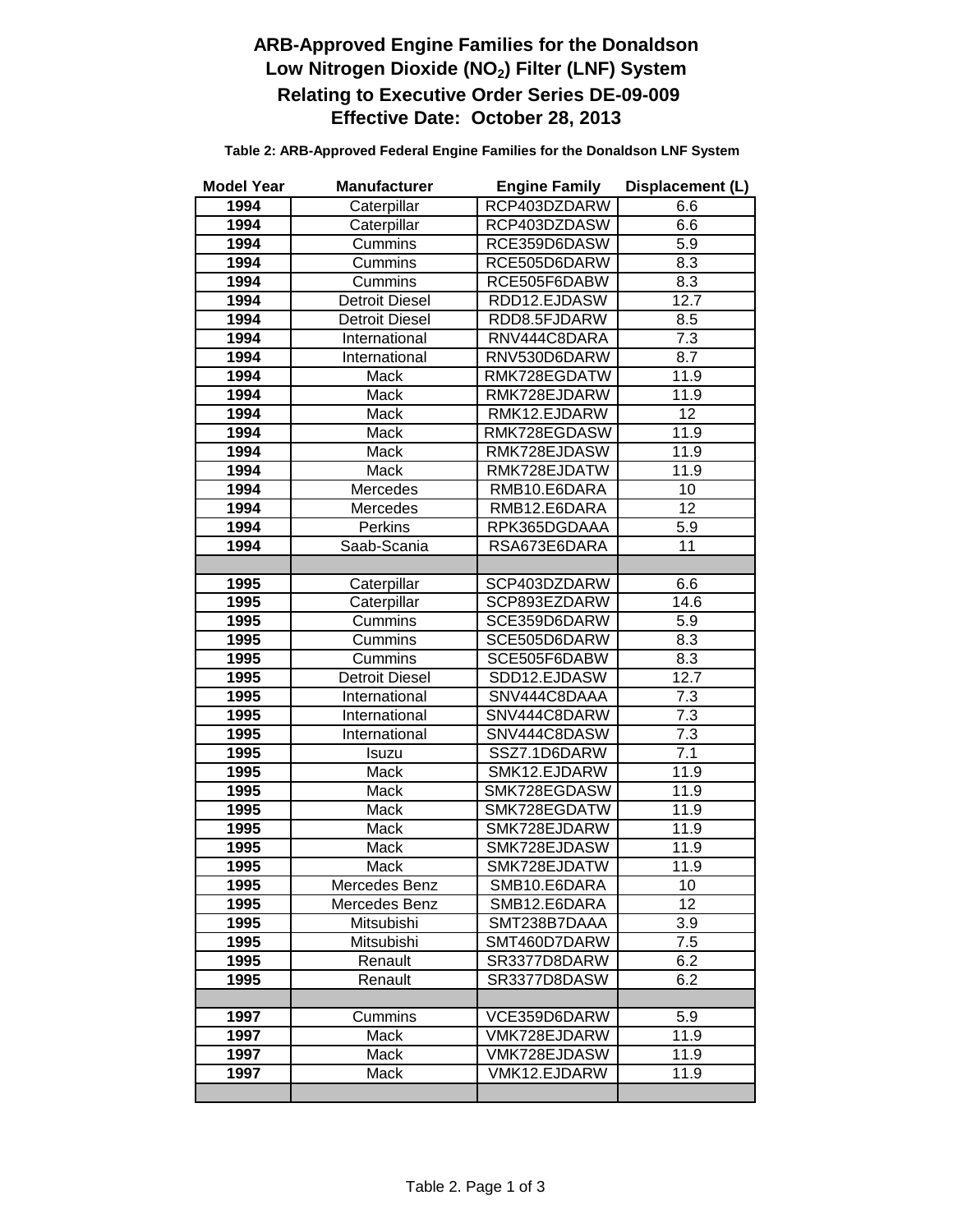## **ARB-Approved Engine Families for the Donaldson**  Low Nitrogen Dioxide (NO<sub>2</sub>) Filter (LNF) System  **Relating to Executive Order Series DE-09-009 Effective Date: October 28, 2013**

| <b>Model Year</b> | <b>Manufacturer</b>               | <b>Engine Family</b>         | Displacement (L) |
|-------------------|-----------------------------------|------------------------------|------------------|
| 1998              | Caterpillar                       | WCPXH0638MRW                 | 10.5             |
| 1998              | Caterpillar                       | WCPXH0893MRW                 | 14.6             |
| 1998              | Cummins                           | WCEXH0239BAA                 | 3.9              |
| 1998              | Cummins                           | WCEXH0359BAB                 | 5.9              |
| 1998              | Cummins                           | WCEXH0359BAC                 | 5.9              |
| 1998              | Cummins                           | WCEXH0359BAG                 | 5.9              |
| 1998              | Cummins                           | WCEXH0505CAA                 | 8.3              |
| 1998              | Cummins                           | WCEXH0661MAF                 | 10.8             |
| 1998              | Mack                              | WMKXH0602M48                 | 9.8              |
| 1998              | Mack                              | WMKXH0728V40                 | 11.9             |
| 1998              | Mack                              | <b>WMKXH0728V41</b>          | 11.9             |
| 1998              | Mack                              | WMKXH0728V43                 | 11.9             |
| 1998              | Mack                              | WMKXH0728M44                 | 11.9             |
| 1998              | International                     | WNVXH0466ENE                 | 7.6              |
| 1998              | International                     | WNVXH0466FNA                 | 7.6              |
| 1998              | International                     | WNVXH0466FNC                 | 7.6              |
| 1998              | International                     | WNVXH0530FNA                 | 8.7              |
| 1998              | International                     | WNVXH0530FNC                 | 8.7              |
| 1998              | International                     | WNVXH0444FNA                 | 7.3              |
| 1998              | International                     | WNVXH0444FNC                 | $\overline{7.3}$ |
| 1998              | Renault                           | WR3XH0377BNF                 | 6.2              |
| 1998              | Scania                            | WY9XH11.7203                 | 11.7             |
|                   |                                   |                              |                  |
| 1999              | Caterpillar                       | XCPXH0638MRW                 | 10.5             |
| 1999              | Caterpillar                       | XCPXH0893MRW                 | 14.6             |
| 1999              | Cummins                           | XCEXH0239BAA                 | $\overline{3.9}$ |
| 1999              | Cummins                           | XCEXH0359BAM                 | $\overline{5.9}$ |
| 1999              | Cummins                           | XCEXH0359BAQ                 | 5.9              |
| 1999              | Cummins                           | XCEXH0359BAR                 | $\overline{5.9}$ |
| 1999              | <b>General Motors</b>             | XGMXH06.5522                 | 6.5              |
| 1999              | International                     | XNVXH0444ACC                 | 7.3              |
| 1999              | International                     | XNVXH07.3FCC                 | $\overline{7.3}$ |
| 1999              | International                     | XNVXH07.3FNH                 | 7.3              |
| 1999              | Renault                           | XR3XH0377BNF                 | 6.2              |
| 1999              | Renault                           | XR3XH0377BWF                 | 6.2              |
|                   |                                   |                              |                  |
| 2000              | Cummins                           | YCEXH0239BAA                 | 3.9              |
| 2000              | Cummins                           | YCEXH0359BAA                 | 5.9<br>5.9       |
| 2000              | Cummins                           | YCEXH0359BAX<br>YCEXH0359BAY |                  |
| 2000<br>2000      | Cummins                           |                              | 5.9<br>12        |
| 2000              | Mercedes<br><b>General Motors</b> | YMBXH12.0DJA                 |                  |
| 2000              | <b>General Motors</b>             | YGMXH06.5528<br>YGMXH06.5529 | 6.5<br>6.5       |
| 2000              | <b>General Motors</b>             | YGMXH06.5522                 | 6.5              |
| 2000              | International                     | YNVXH07.3FNB                 | 7.3              |
| 2000              | Renault                           | YR3XH0377BWF                 | 6.2              |
| 2000              | Scania                            | YY9XH10.6106                 | 10.6             |
| 2000              | Scania                            | YY9XH11.7202                 | 11.7             |
|                   |                                   |                              |                  |
|                   |                                   |                              |                  |